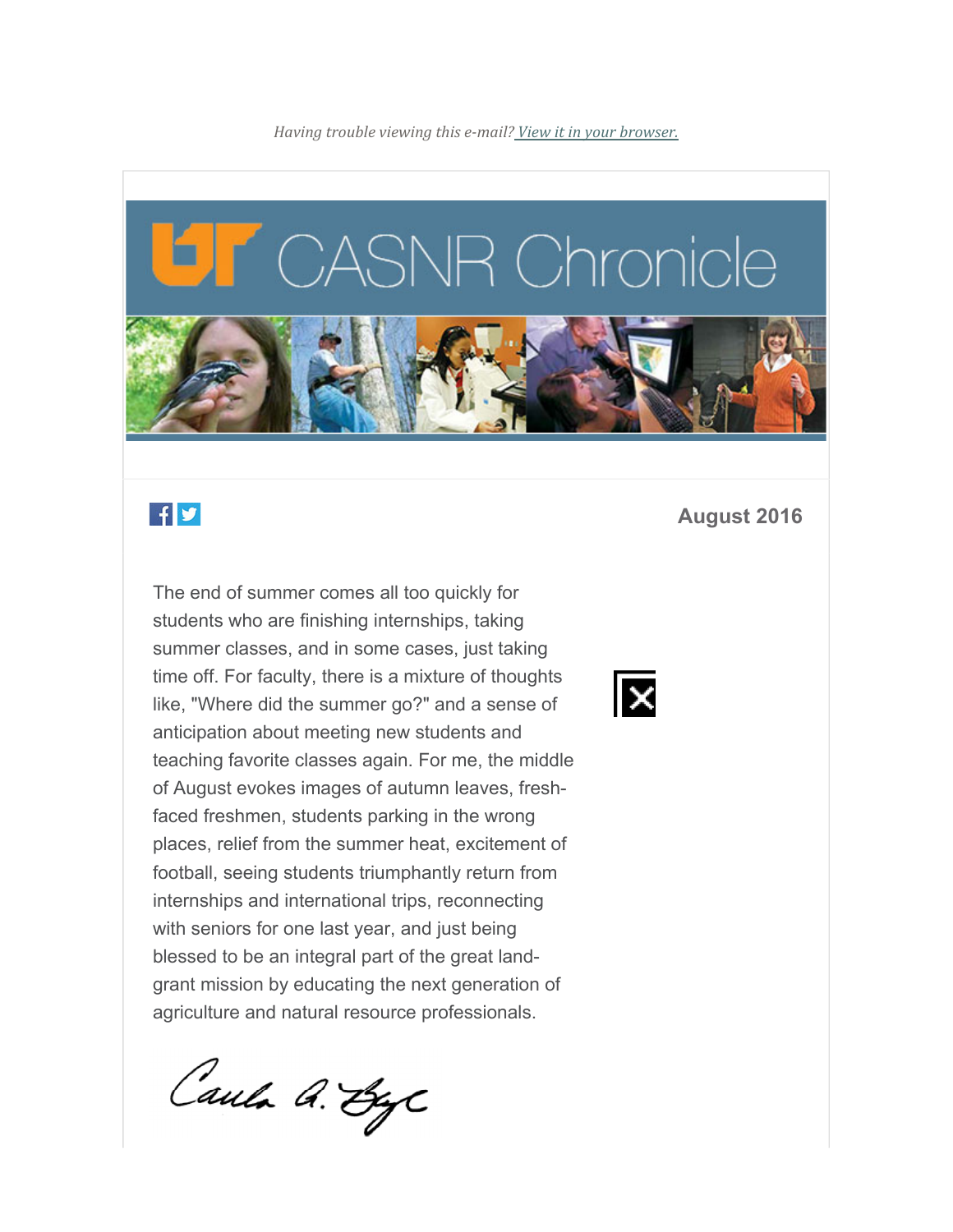#### **H.S. Team Wins at International Science & Engineering Fair**



How did you spend your summer? For two 2016 high school valedictorians, the answer was working in the laboratory of Dr. Kimberly Gwinn. Taimur Kouser and Emma Batson spent their previous summer getting ready for the research experience of a lifetime.

The two returned from last spring's

INTEL International Science and Engineering Fair (ISEF) in Phoenix, Arizona, with a fourth place finish in the Plant Sciences category. The duo earned the right to compete in ISEF by winning the Reserve Champion prize at the Southern Appalachian Science and Engineering Fair (SASEF). View their poster presentations here.

Taimur studied the impact of plant extracts on nematodes. Emma took on the challenge of determining the chemical basis of the nematicidal activity. Dr. Gwinn believes this research may have potential application in agriculture. Read more here.

## **Annual Fall Kickoff Success!** *by John Stier, Associate Dean*

CASNR's annual Fall Kickoff for faculty had record attendance on Monday, August 15. The theme was "Beyond Academic: Knowing Your Students." Held in the UTIA Plant Biotechnology Building, sixty faculty learned about new approaches for international programs, advising updates, and welcomed new faculty.

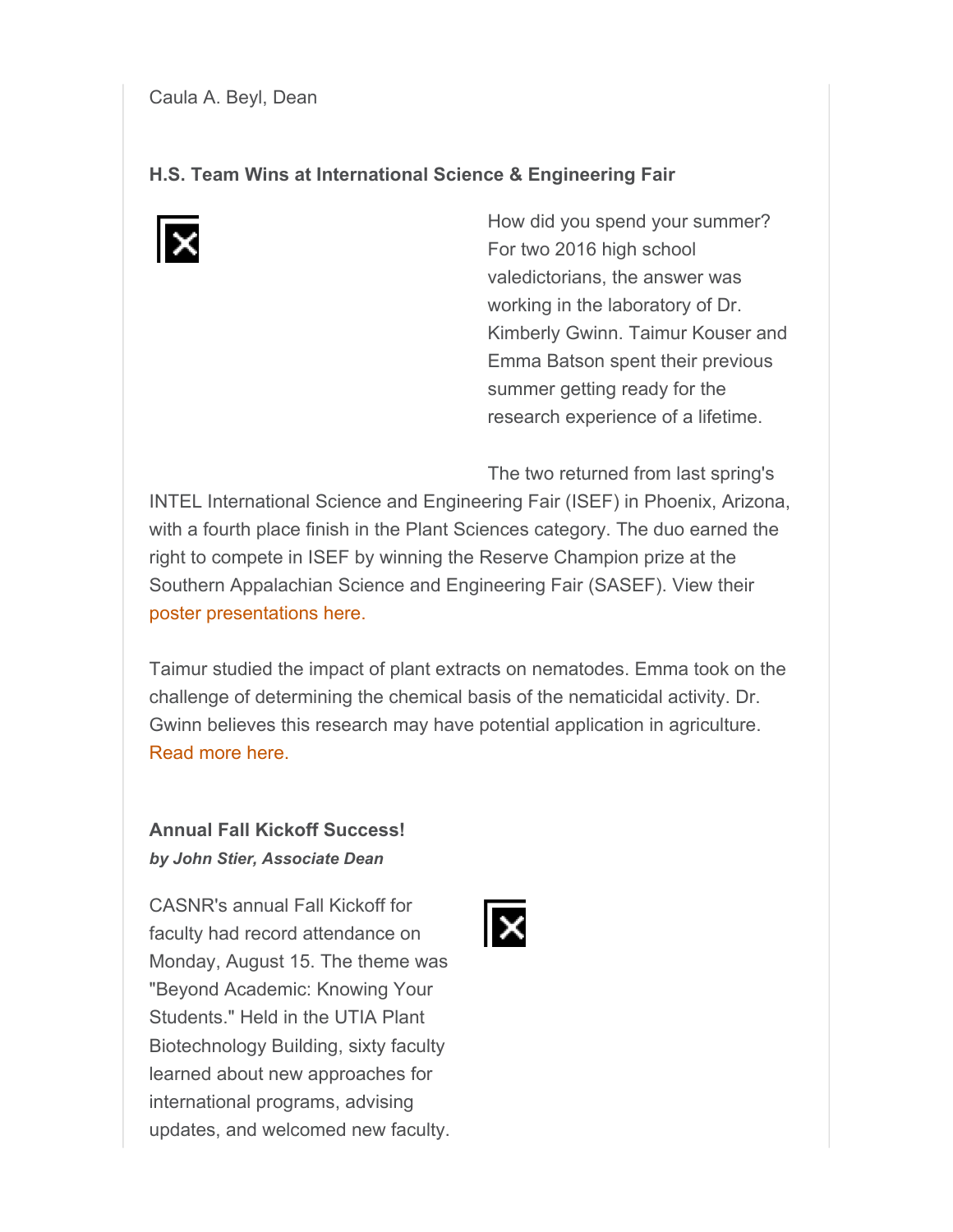Dr. Beyl presented a State of the College address, highlighting a number of successful students and programs from 2015. Student videos communicated the diversity of challenges they face and how CASNR faculty can and have helped them. Faculty then shared their experiences and how they have addressed various challenges to help students succeed.

Annazette Houston and David Ndiaye from the Office of Disabilities talked about the many types of obstacles students deal with and how faculty and the campus can support students in need. Jenny Richter and Erin Stoner of the Office of Equity and Diversity reviewed UT's sexual misconduct policy and related issues. Jerry Riehl from the Office of Information Technology wrapped up the afternoon with an overview of the new Canvas instructional software that will replace Blackboard as a teaching tool for assignments, grading, and other student instructional services. With an overwhelmingly successful 2016 Fall Kickoff, the pressure is on to mount an equally successful event in 2017!

#### **Stellar Hands-on Learning for Our Students**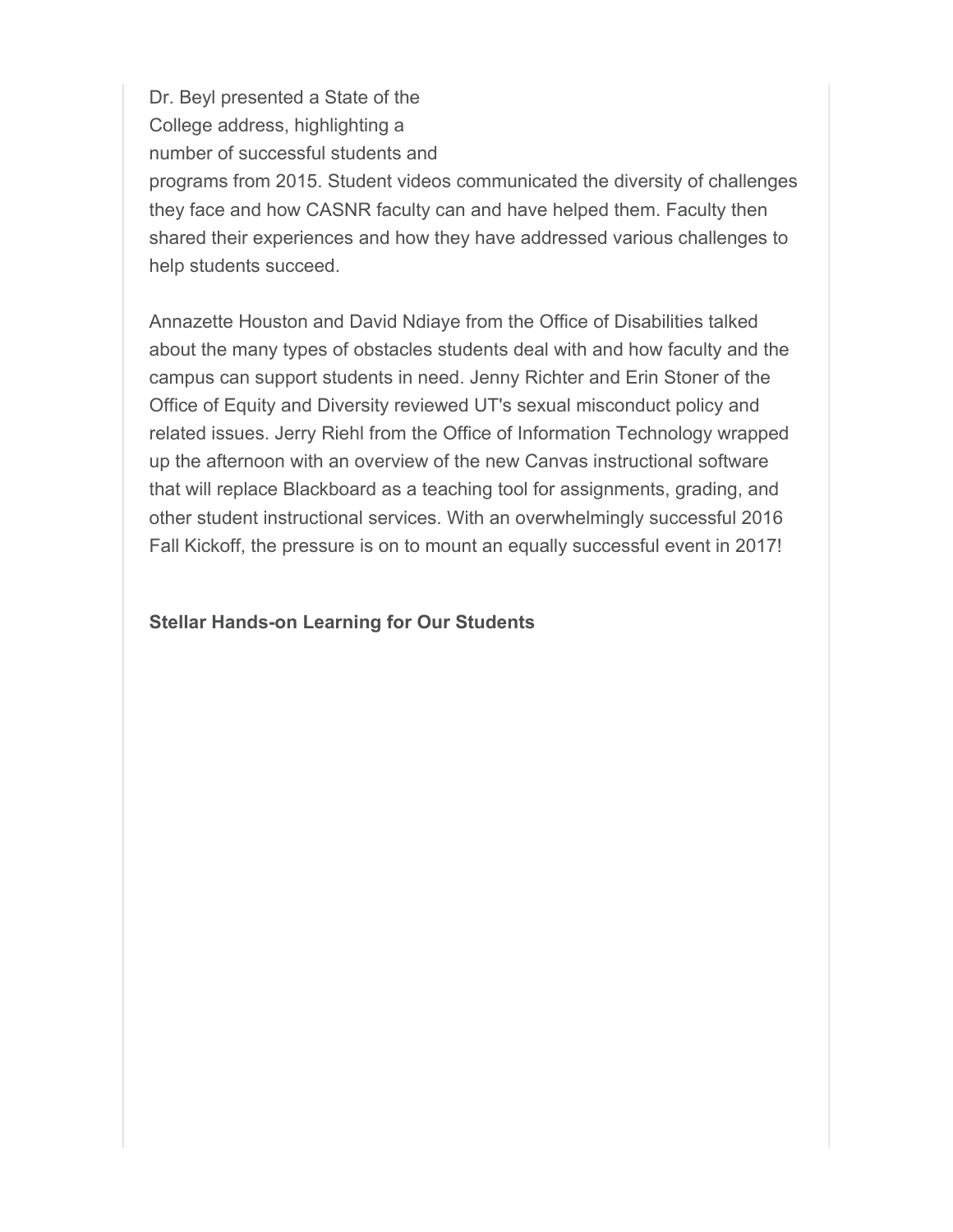

The University of Tennessee's Turfgrass Science and Management Program provides an exceptional learning experience for its forty-five students through interactive teaching in the classroom and extremely valuable, hands-on training via internships and part-time jobs.

During spring semester, juniors are released from classes in March to pursue internships all over the world, putting them ahead of interns from programs elsewhere. This year, ten students took advantage of the spring semester option. From major league baseball fields, to resort golf courses in far-off places, our Volunteers are spending their spring and summer months working on, learning from, and experiencing the most elegant turfscapes in the world.

This summer Sam Douglas interned at Finca Cortesin Resorts in Spain, which welcomed him (pictured) on its Facebook account. From his workplace, he enjoyed a view of the Mediterranean Sea, the Rock of Gibraltar, and the shores of Africa. The only female in the program, Dallas Taylor, spent her internship time with Tavistock Country Club, an elite, private country club in New Jersey.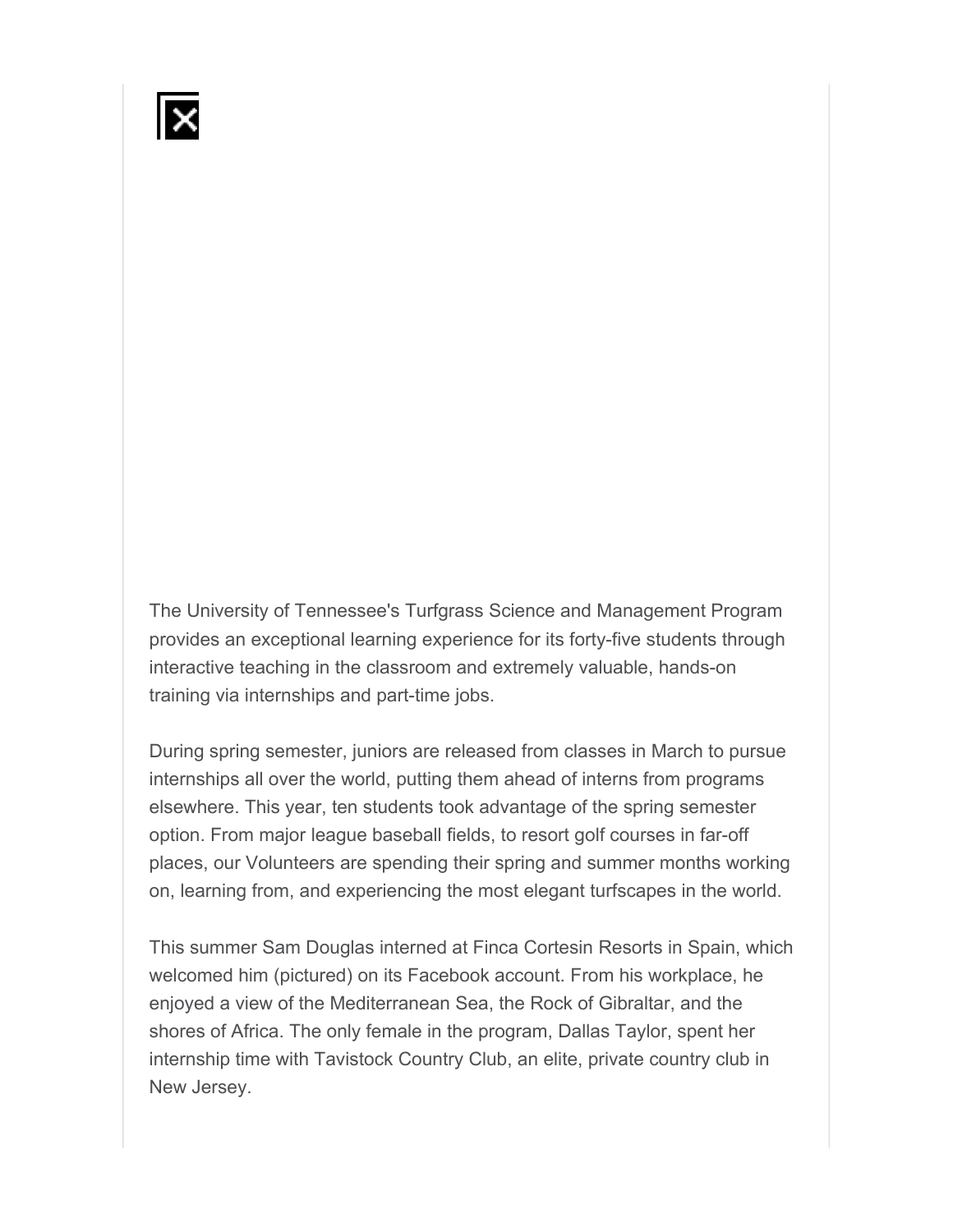Other student interns were in various locations across the United States and Europe applying what they have learned in the classroom. When these students returned to Knoxville this month, they brought new experiences that expanded and applied the skills and concepts they learned and ones to enrich the University of Tennessee community.

**UT Turfgrass Student a Part of Wimbledon History**



As the last serves were hit by competitors in the 2016 Wimbledon Championships, Ryan Hammitt, a UT CASNR sophomore, served himself some strawberries and cream. The turfgrass science and management major gazed over Centre Court watching the mixed doubles match and marveled at being a part of tennis history.

"I've been here three months preparing the courts for play and finally getting to see them in action is just incredible," says Hammitt. "These grass courts receive more amount of play than any other tournament in the entire world and the practical knowledge I've received here is just invaluable.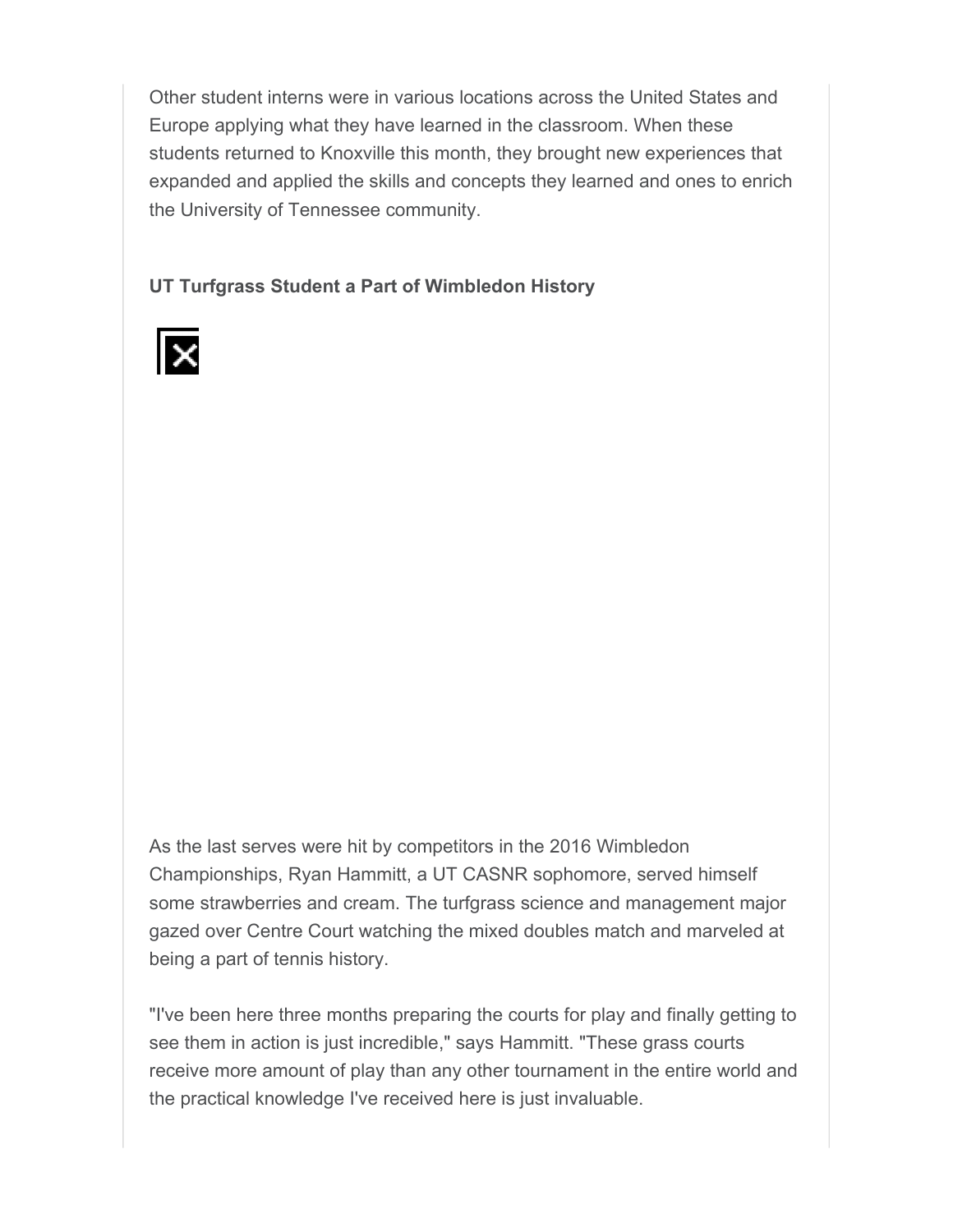"To meet players in person whom I've only seen on television has been simply amazing," he adds. One was British-born Andy Murray, pictured above with Hammitt, who ultimately won the title. Murray took time the day after to visit with the staff and show appreciation for the work they do. Hammitt was also invited to stand on Centre Court with other temporary grounds staff members as Serena Williams received her trophy and claimed her twenty-second recordtying Grand Slam event. Learn more here.

#### **UTIA International Programs Showcase**



This fall, UTIA will host its first annual International Programs Showcase.

The event will feature keynote speaker, Dr. Otto Gonzalez, director of the Center for International Programs (CIP), USDA National Institute of Food and Agriculture (NIFA). Dr. Gonzalez will speak on his vision for advancing international programs under USDA-NIFA and his plans for expanding international

opportunities for land-grant institutions under the USDA-NIFA portfolio.

The showcase will also highlight ongoing programs from several faculty and recent student international experiences. The event will feature a morning program, a networking lunch, and the chance to learn about future opportunities to travel and work abroad at the CASNR Study Abroad fair immediately after lunch.

Please join us on Wednesday, September 21, in Hollingsworth Auditorium on the UTIA campus in Knoxville to learn more about UTIA's global impact. This event is free and open to UT employees and students, and the general public. A light continental breakfast and lunch will be provided; registration is requested by September 14 so that we may have a headcount for meals. Please click here to register.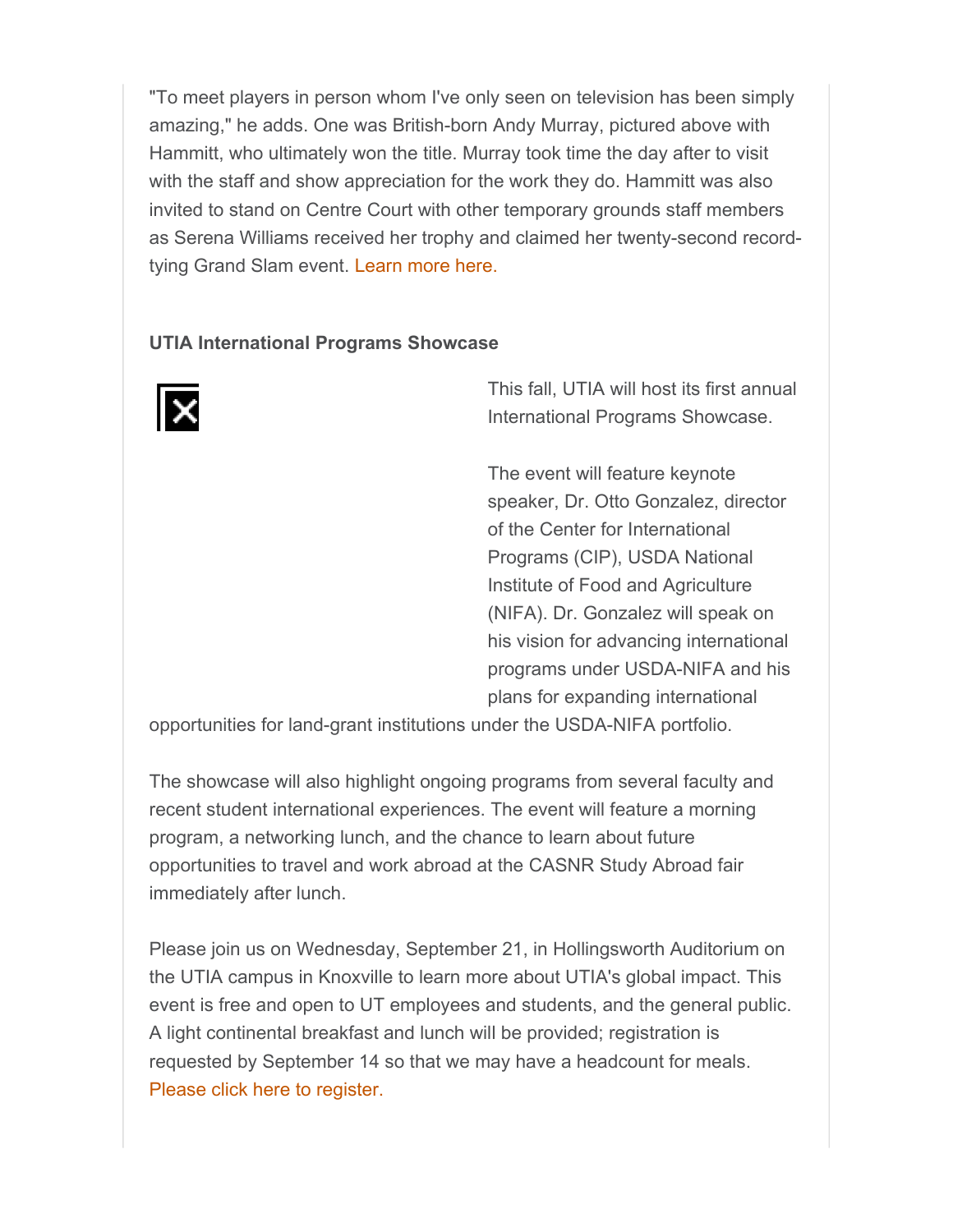#### **Nick Baker Serves as National FFA Secretary**

The mission of the College of Agricultural Sciences and Natural Resources is to offer students an outstanding education that will prepare them for a lifetime of informed choices and career success. Nick Baker spends a great deal of time making informed choices and preparing for career success as he travels the United States and abroad as the secretary of the National FFA Organization. Nick was selected in October 2015 to serve FFA as one of six national officers chosen at the organization's convention in Louisville, Kentucky.

As part of the six-person team, Nick works alongside five other officers who hail from Arkansas, Georgia, Iowa, Ohio, and Utah. "It's a great opportunity to travel the country and interact with many of the 629,000 FFA members in the US." Nick and the rest of his team also traveled to Japan in February to visit with members of the Future Farmers of Japan (FFJ). "Meeting members of the FFJ was exciting and learning about agriculture in Japan really opened my eyes to the real pressure of efficiency on Japan's ag industry. Japan has a land mass that's 4 percent of the United States but their population is 40 percent the size of the US. Efficient use of resources is absolutely essential!" Learn more about Nick's experiences here.

### **Connect with FarmHouse Fraternity** *by Drew Casteel*



From "Builders of Men" to hard-core philanthropists, the University of Tennessee's FarmHouse Fraternity seeks to develop men by encouraging growth in the intellectual, physical, social, moral, and spiritual aspects of their lives.

 $\overline{\mathsf{x}}$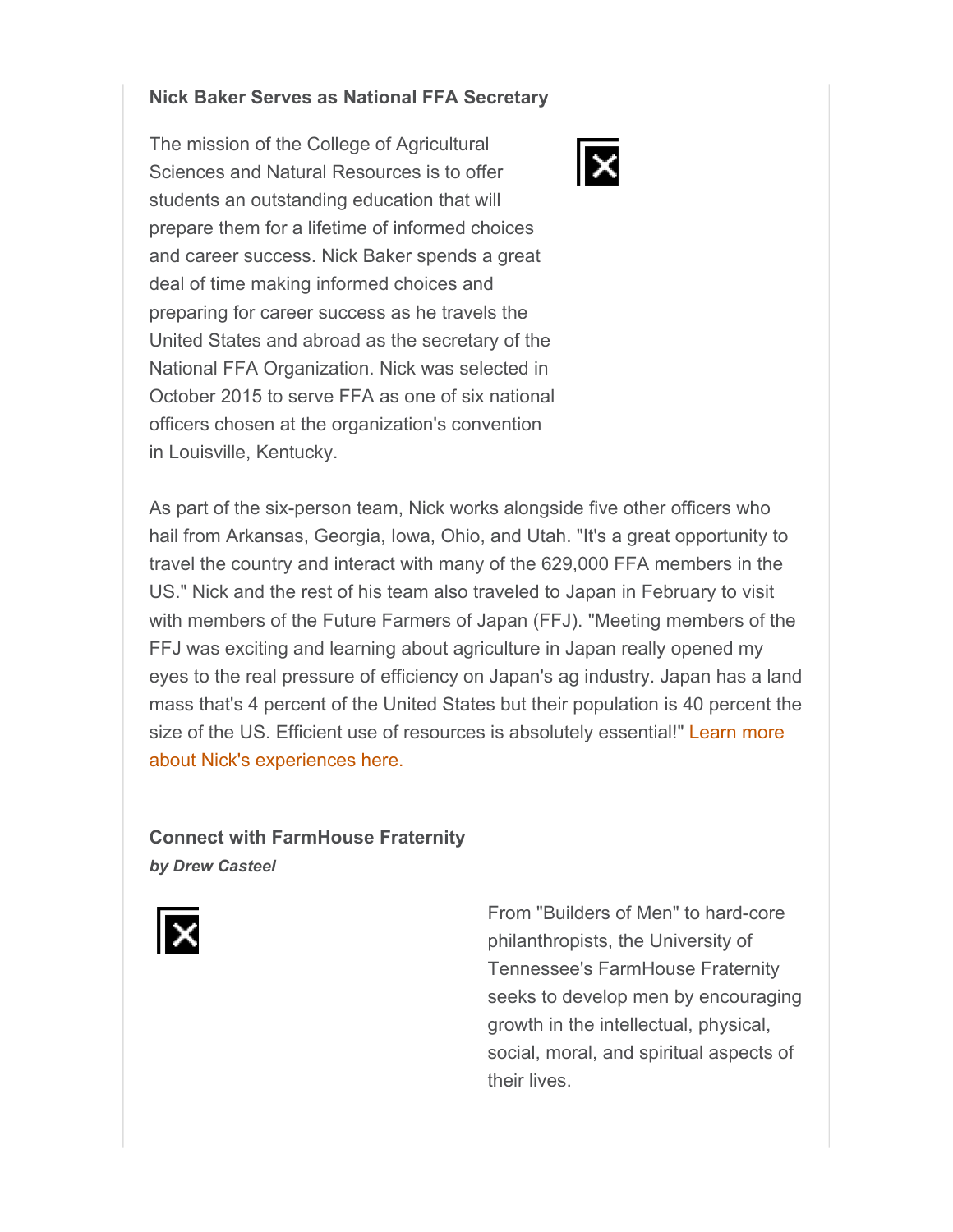As they build strong relationships with each other, they remain very active in campus events, such as various activities with several sororities, community service events, and leadership conferences. The brotherhood of FarmHouse focuses on developing its members by allowing them to enhance and grow each of their leadership and communication skills. Whether they choose to run for a leadership role within the fraternity or simply be a member, this is true for every brother.

The fraternity's main philanthropies help support the Leukemia and Lymphoma Society and Be the Match, an organization run by the National Marrow Donor Program that manages the largest and most diverse marrow registry in the world, among their activities. Read more here.

#### **Cultivating aGIRLculture**



The 2016 Cultivating aGIRLculture Camp, funded by the USDA National Institute of Food and Agriculture, took place on the UTIA campus July 19- 22. Collaborating on this effort were twenty-three women faculty and staff representing every unit (CASNR,

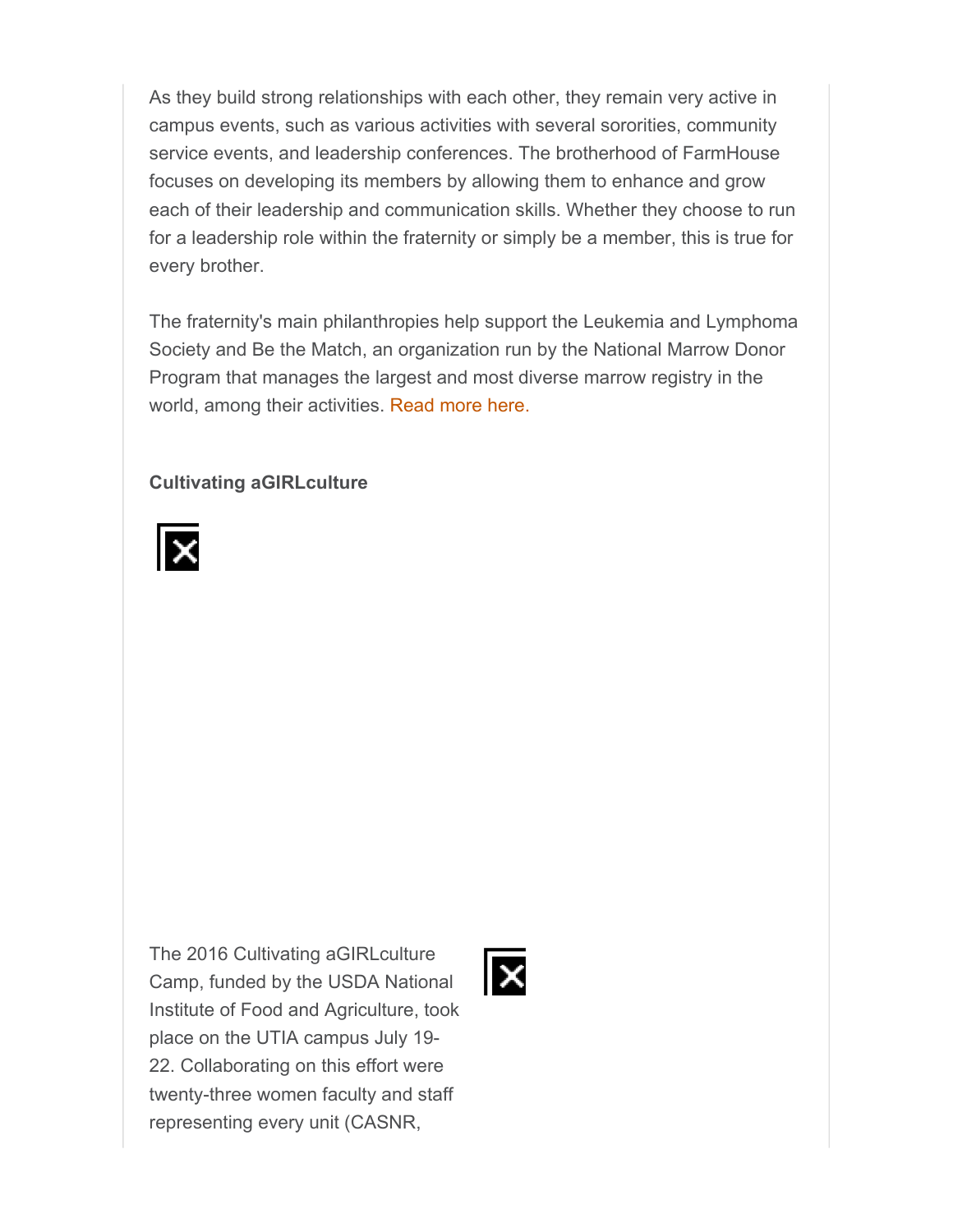Extension, AgResearch, and CVM) and every department across UTIA. Eight female undergraduate volunteers chaperoned and provided peer mentoring to the campers throughout the week.

When asked what they liked most, several campers noted the invaluable interactions with the mentors, faculty,

and staff. One camper responded that "getting to meet professors, grad students, and undergrad students and talking to them personally about UT and agriculture" was her favorite part of the program.

The objectives of the camp were to expose and recruit female high school students from rural communities to postsecondary education and/or careers in agriculture and natural resources STEM disciplines; and to cultivate a climate within career spaces, classrooms, and communities that is free of gender biases and stereotypes in STEM degrees and careers. The College is working to boost the participation rate for females in these degrees and careers. Learn more here.

# **UT Farm Credit Scholars Start Their Internships** *by Taylre Beaty*

This summer I had the opportunity to work for Farm Credit Mid-America as a financial services intern in the Maryville, Tennessee, Retail Office. My development partner, Lee Rose, serves as a country home loan officer and is a 2011 graduate of UT CASNR. I spent my summer learning more about rural lending in my community. In addition, I had two main projects that I worked on throughout my internship. One was centered on finding new leads through unconventional channels and unique avenues to share opportunities for company enhancement. It was a

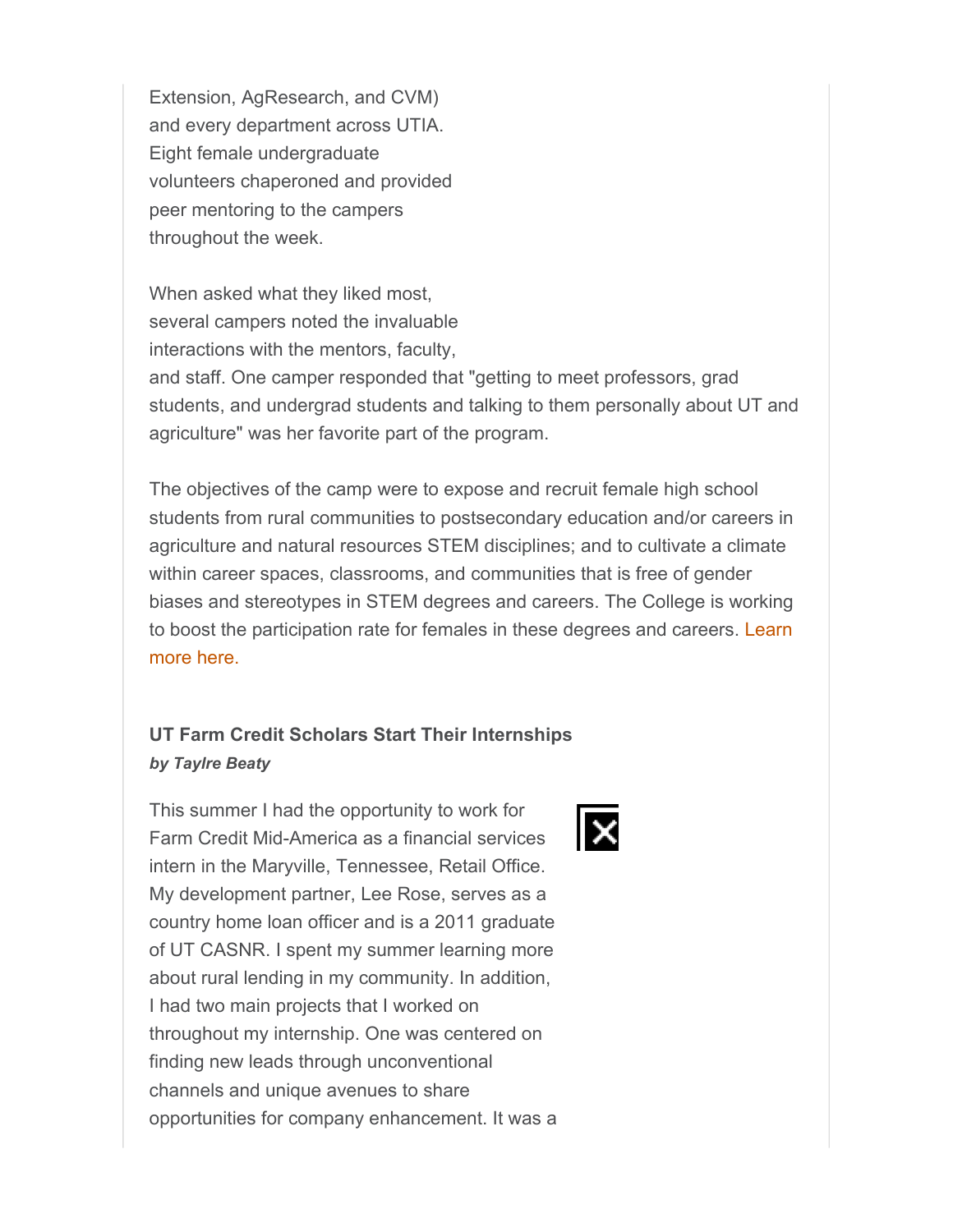great opportunity to learn more about rural communities and agriculture in my area. My other project was coordinating the statewide initiative partnering with Farm to Families Food Banks.

Overall, my experience as an intern with Farm Credit Mid-America was an extraordinary opportunity to grow and develop my skills both personally and professionally. I had the chance to learn more about the agriculture industry from the lens of a loan officer. I was challenged in ways that I never expected. Read Taylre's full article here.

**Top 10 Reasons to Join the UT Livestock Judging Team** 



- 1. Travel the United States
- 2. Meet prestigious livestock producers from all over
- 3. Evaluate some of the nation's top livestock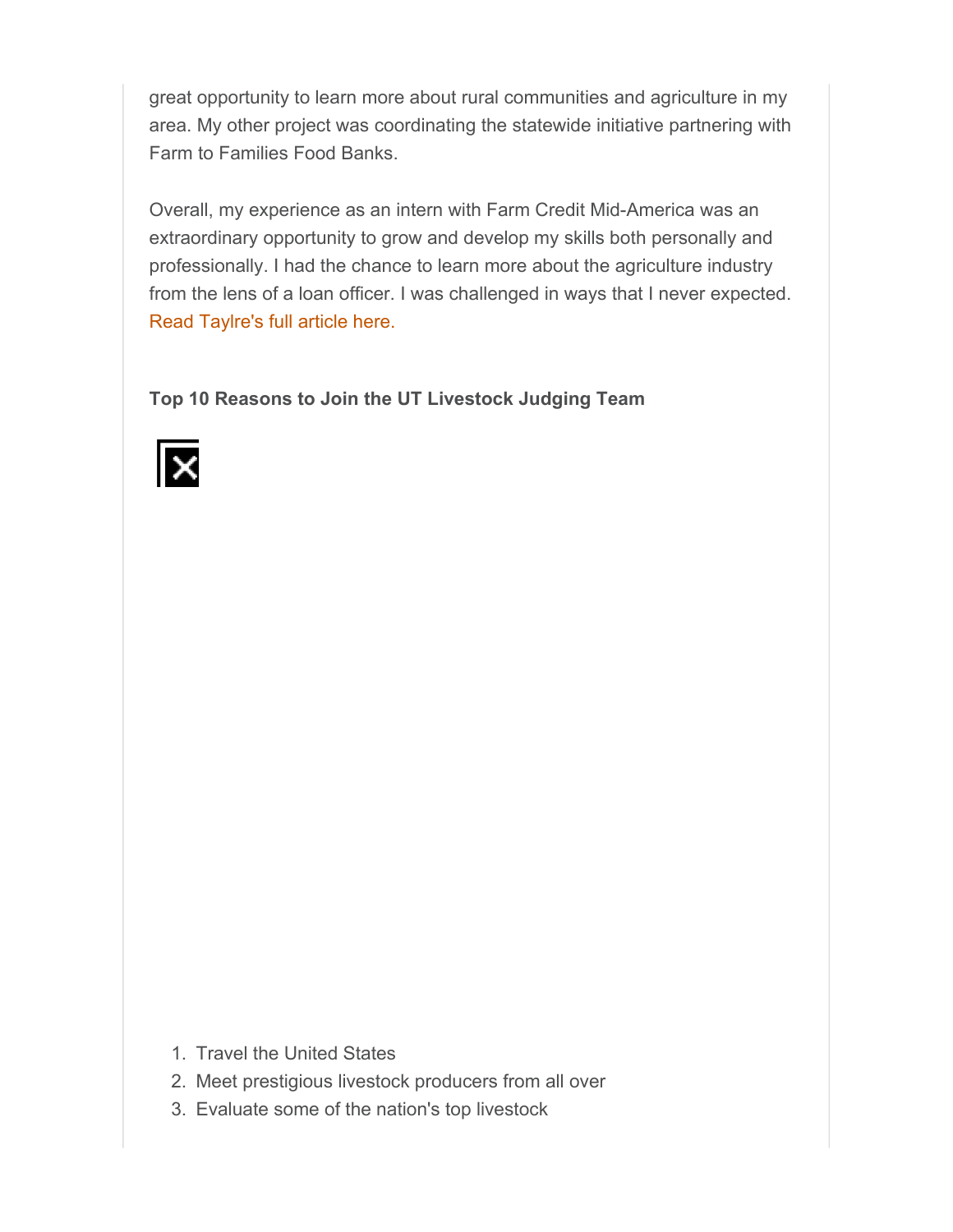- 4. Become a better evaluator
- 5. Improve your ability to make logical decisions
- 6. Enhance your public speaking skills
- 7. Build your résumé
- 8. Make new friends and relationships
- 9. It's a fun way to be involved
- 10. Bring success to yourself and the College

And these are just the top benefits that members of the UT Livestock Judging Team gain! Livestock judging at the University of Tennessee is not only valued by the Department of Animal Science, but also by the College of Agricultural and Natural Resources as a whole.

"I've learned more than just animal evaluation," says team member Susan Cowley. "I have better learned how to prioritize. In a class of four quality animals, a winner has to be chosen and there has to be a substantial reason."

At the University of Tennessee, we push our students beyond the basics and pride ourselves in developing students holistically. Students from the livestock judging program can comfortably speak to crowds and stand behind their decisions. That showcases time management in stressful situations, and practice sets a foundation for their success. More here.

**Real World Learning** *by Drew Casteel*



Imagine that you were sitting in a classroom engaged in a lecture about proper techniques to plant a seed. Then when class was over you were informed there would be an exam the following week. You took the exam and your studying paid off. You did not fully understand the concepts, but given a multiple-choice exam you were able to pass with a low B.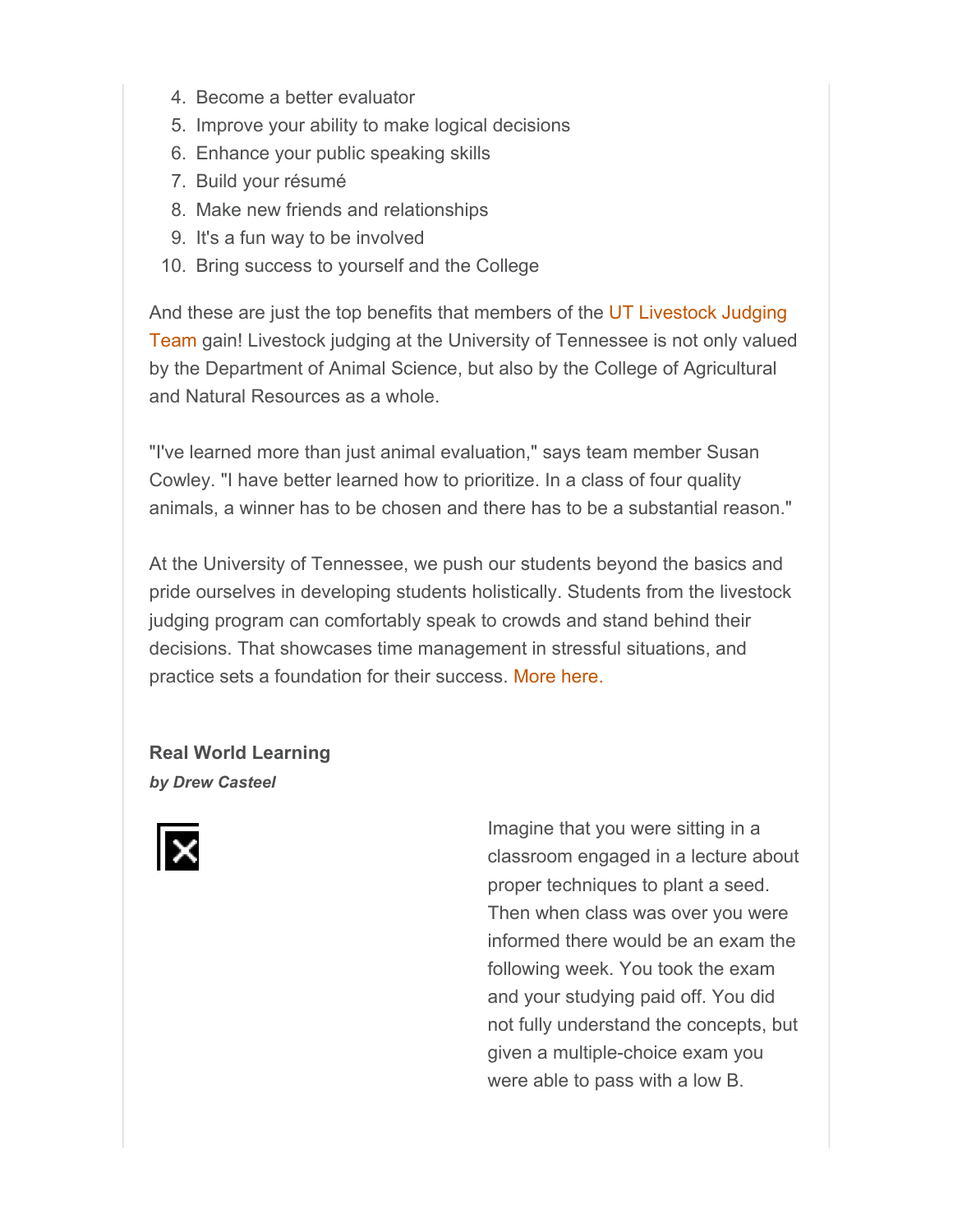Now imagine you are in a class, the professor walks in, hands you a pack of seeds and the proper materials, and tells you to plant them. You do so and your plant never germinates. The

professor then gathers the class together and reflects on why your plants grew or why they did not. From these two scenarios, which one would help you learn and retain the information better, the standardized test or the real-life experience?

The University of Tennessee's Experiential Learning Initiative is transforming the learning experience for both undergraduate and graduate students. Experiential learning is an approach to education that emphasizes engaged student learning through direct experience and intense reflection to increase knowledge, acquire lifelong learning and problem-solving skills, and elucidate values.

By students learning from these real-life experiences, they are obtaining the real-life skills that are highly valuable to employers. Jennifer Richards says, "I am excited to see the university take on this initiative for a couple of reasons. First, I feel that, as CASNR educators, we are really strong at providing the experience component for our learning. CASNR is so rich with opportunities to get your hands dirty, both figuratively and literally!" Read more about the initiative and how CASNR is implementing it.

#### **Important Dates Ahead**

- Wednesday, August 31—**CASNR Student InVOLvement Fair** (an event for all CASNR students) Location: Ellington Courtyard (Hollingsworth Auditorium, Rain Location)
- Thursday, September 15—**Résumé Doctor Drop-in Workshop.** All CASNR students invited. Pizza and soft drinks provided by Gamma Sigma Delta—the Honor Society of Agriculture—Location: Plant Biotech Building atrium (1st floor)
- Friday, September 16—**Applications due for Ag 3 Day Startup** @tiny.utk.edu/startup (in conjunction with AgResearch)